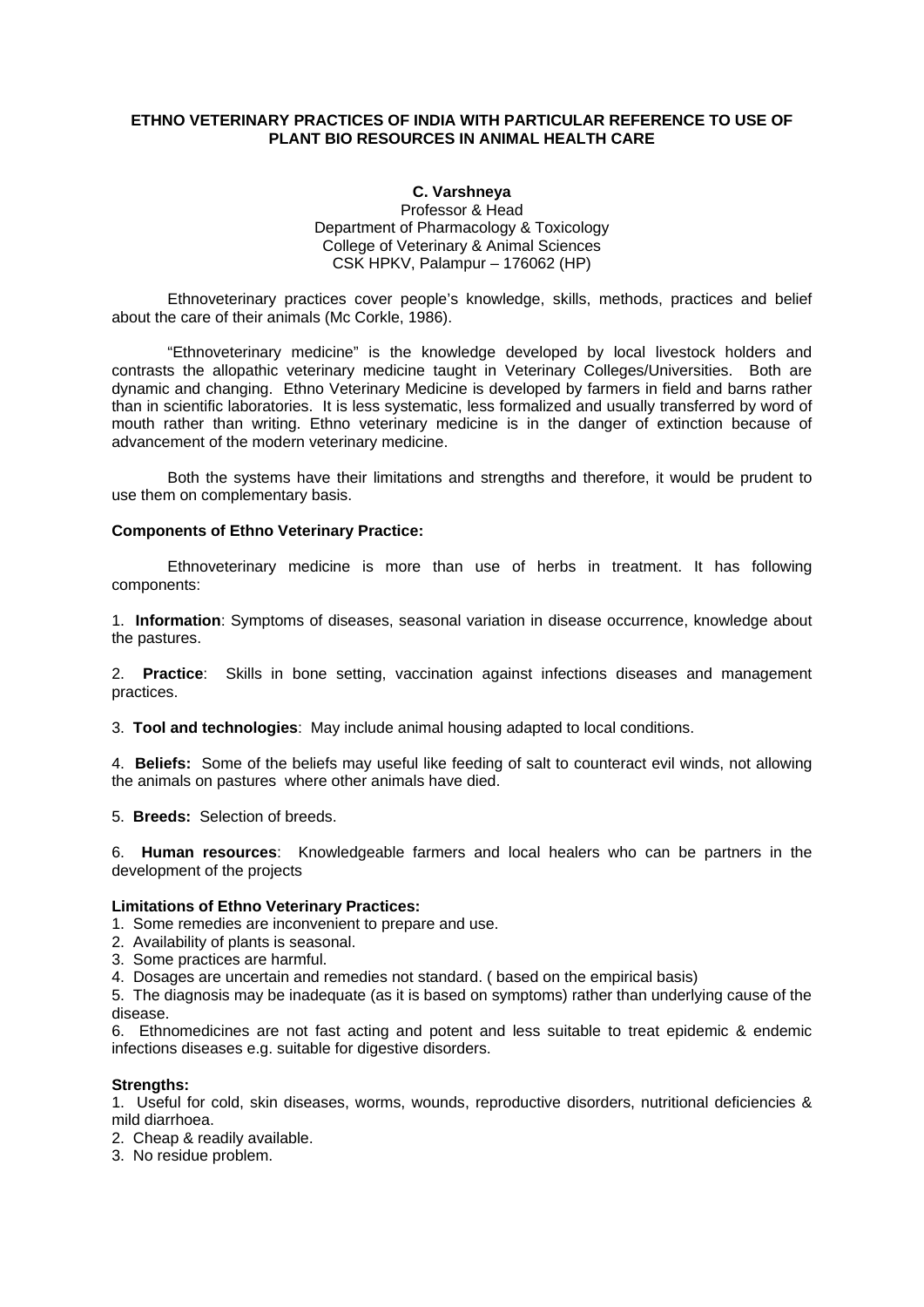# **Opportunities:**

# **1. Validation of Ethnoveterinary medicine:**

- Tapping experience of local people.
- Searching literature on botany, phyto- chemistry and *in vitro, in silico* (computer based) and *in vivo* tests.
- Laboratory tests.
- Clinical trials in herds by small holders, also farmers may conduct own tests.
- Monitoring the use of remedies in the field.
- Studying the impact on production and economic parameters.

The exact method or combination of methods with depend upon the intended use of practice to be tested and purpose of validation.

### **2 Validation to prove or disapprove local clains:**

The scientifically valid methodology should be used. However, the drug may act differently *i.e.* acts to build up immunity. This may be a long term process. Anthelmintics can not be validated on the basis fecal egg count.

### **3. Validation for drug development:**

For this sound scientific standard need to be followed for the drug is to be tested according to country's laws.

### **4. Validation for technology transfer:**

There may be difficulty in technology transfer due to location specific nature of ethno veterinary practices. Therefore location specific technologies can be developed.

#### **5. Validation for field use in extreme conditions-**

Where people cannot afford costly, imported medicine, the ethnomedicines which have been tested else where and safe and widely used in human medicine or else where in animals can be used.(medicinal plants tested in the Latin America can be used for India because of the similar agro climatic conditions)

#### **Ethno veterinary medicine in development:**

1. Ethnoveterinary technologies can be used as starting point in communities of origin or selected remedy can be improved outside and returned as value added to its place of origin.

2. Can help providing common ground e.g. herders information on disease control can help focus disease control.

3. Knowledgeable livestock keepers and local healers are repositories of knowledge and valuable partners in community based animal health care and other livestock development activities.

# **Need of Bio-Diversity Conservation**

India is one of the World's 12 regions having the largest biodiversity. It has 45000 plant species of which 15000-20000 m plants possess proven medicinal value (Krishna Kumar 1996).

- Studies of plant taxonomies have to be updated. Biodiversity can be assessed and utilized only after determining the present state of the local and regional flora.
- A network of protected areas should be established to prevent the loss of the rich natural wealth. This would also help to preserve a range of ecotypes and a gene pool of medicinal plants.
- For many wild species of medicinal plants, no suitable cultural practices are known. Therefore, the domestication of species should be studied, especially of those that are under pressure. Biotechnology can help in the propagation of endangered species though it does not invent but uses already existing genes.

#### **Policy changes ?**

1. There is need of biodiversity conservation and linked to and its utilization.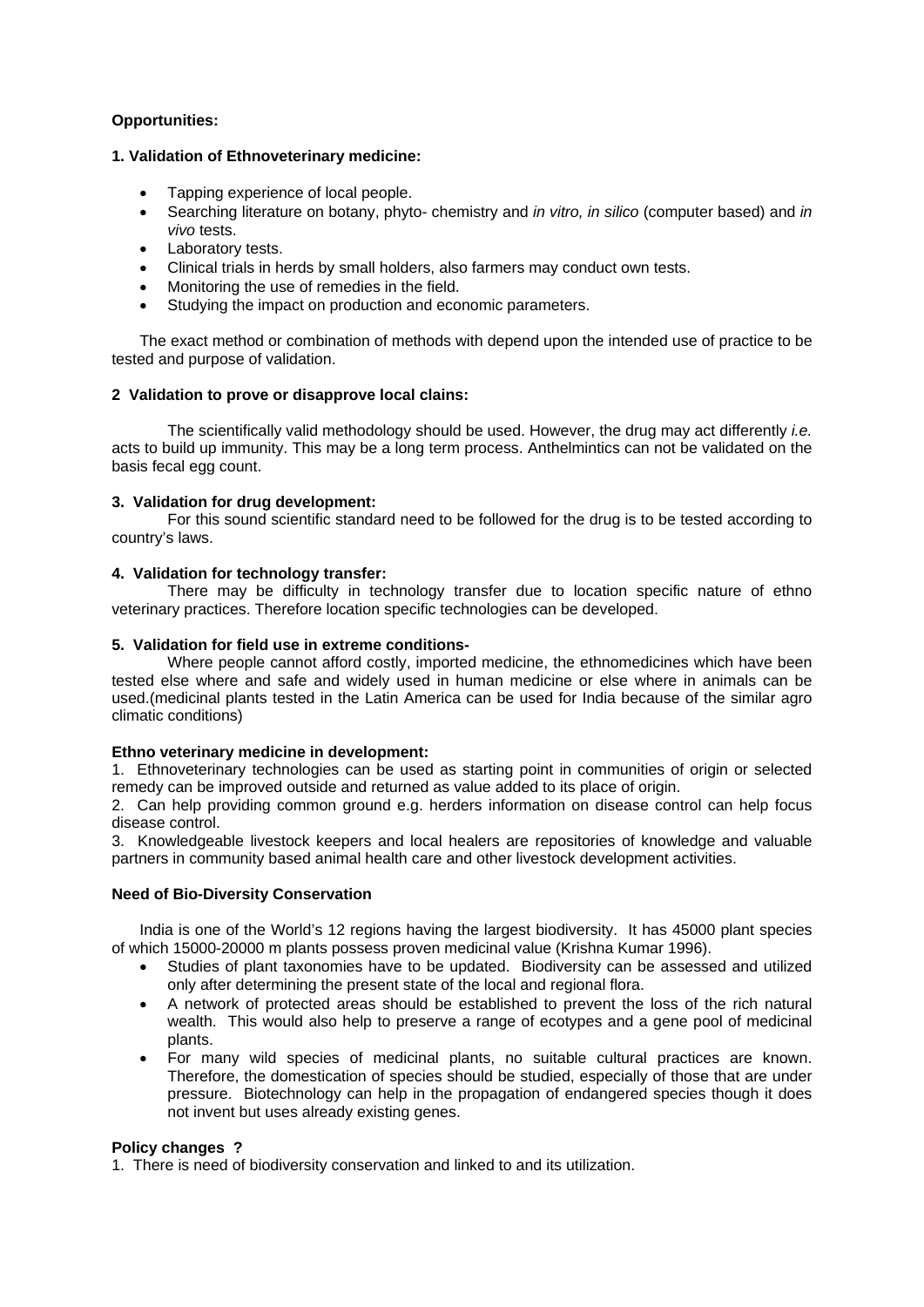2. There is only 5% budget for indigenous system of medicine including all other systems like Sidha and Unani. Budget for indigenous health care need to be increased. There is need of amalgamation of different systems to faster a sound health policy.

3. Indigenous health care need to be included in veterinary curriculum.

4. There should be communication between indigenous health care systems of countries like China & India to unearth the hidden treasure of indigenous knowledge.

5. Protection of knowledge & right of indigenous people.

6. Use of modern & analytical methods for quality control. But this does not mean standardization at par with chemical entities .

7. Develop standard specification for herbal medicine by indicating the ingredient, amount for range of active principle, their therapeutic properties etc. Also better methods to improve shelf life. The value of studies comparing the ethnobotany of distant and distant regions within a country or different countries is universally recognized now. The table 1 describes ethno veterinary uses of plants less known in India. The uses are not prevalent in India but merit further study.

### **Veterinary practices during Vedic period:**

Rig veda (10:97:2) mentions that this motherly earth has provided us hundreds and thousands of plants which have got capabilities of keeping us healthy and if required cure us from various ailments/diseases. In Atharvaveda (8:7:2), the sun has been mentioned "the father of plants" and the earth is considered mother of plants. The extracts of these plants when taken as prescription have potential of penetrating into our muscles, joints and relieve ailments (Rigveda 10:97:12). Further, it has been mentioned that these herbs conquer diseases as fast as swift horses, prove their efficacy for the sick, make them healthy and happy (Rigveda 10:97:3). The knowledge of identification of these plants and their use was mandatory for the clinicians. To strengthen this point in the Atharvaveda, it has been mentioned that king should punish such clinicians who are unaware of medicinal properties of plants or if they are engaged in production of certain spurious/toxic medicine (Atharvaveda 4:17:4).

Atharvaveda (8:7:10) also mentions that the plants which are used as antidote of the poison should never be destroyed.

In the Atharvaveda (11:4:16), there are mention of remedies of ailments. According to it, there are four kind of remedies, which are considered to protect life as well as they help increase life span of individual.

These include :-

- The drug of the angirasas (juice of plant and herbs).
- The drugs of the artharvans (a part of mantra therapy).
- The divine drugs in form of prayers.
- The drugs of human artifice and contrivance.

| Sr.No. | <b>Indication</b>           | <b>Plant</b> | <b>Reference</b>     |
|--------|-----------------------------|--------------|----------------------|
|        | High fever                  | Munja        | Atharvaveda (1:2:4)  |
| 2.     | Jaundic                     | Shuka        | Atharvaveda (1:22:4) |
| 3.     | Rejuvenating maleness       | <b>Brish</b> | Atharvaveda (4:4:2)  |
|        | Fracture                    | Rohini       | Atharvaveda (4:12:1) |
| -5.    | For increasing milk of cow. | Arundhati    | Atharvaveda (6:59:1) |

The plants used in vedic period for various ailments are as follows:

#### **Ethnoveterinary medicine in Kerala (South India)**

In Kerala in South India, many livestock owners, especially those who are poor and live in remote areas, use ethnoveterinary medicine (EVM) for the primary healthcare of their animals. Based on survey among 150 farmers and 19 traditional healers :- .

- It was found that animal healthcare practices in Kerala are influenced by Ayurveda, the ancient Indian system of medicine.
- About 75% of the farmers were using traditional healthcare methods. Most of them tried EVM as a first aid. If an animal failed to respond, then either it was taken to the nearest veterinary hospital or a veterinarian was called, depending on the severity of the disease and the value of the animal.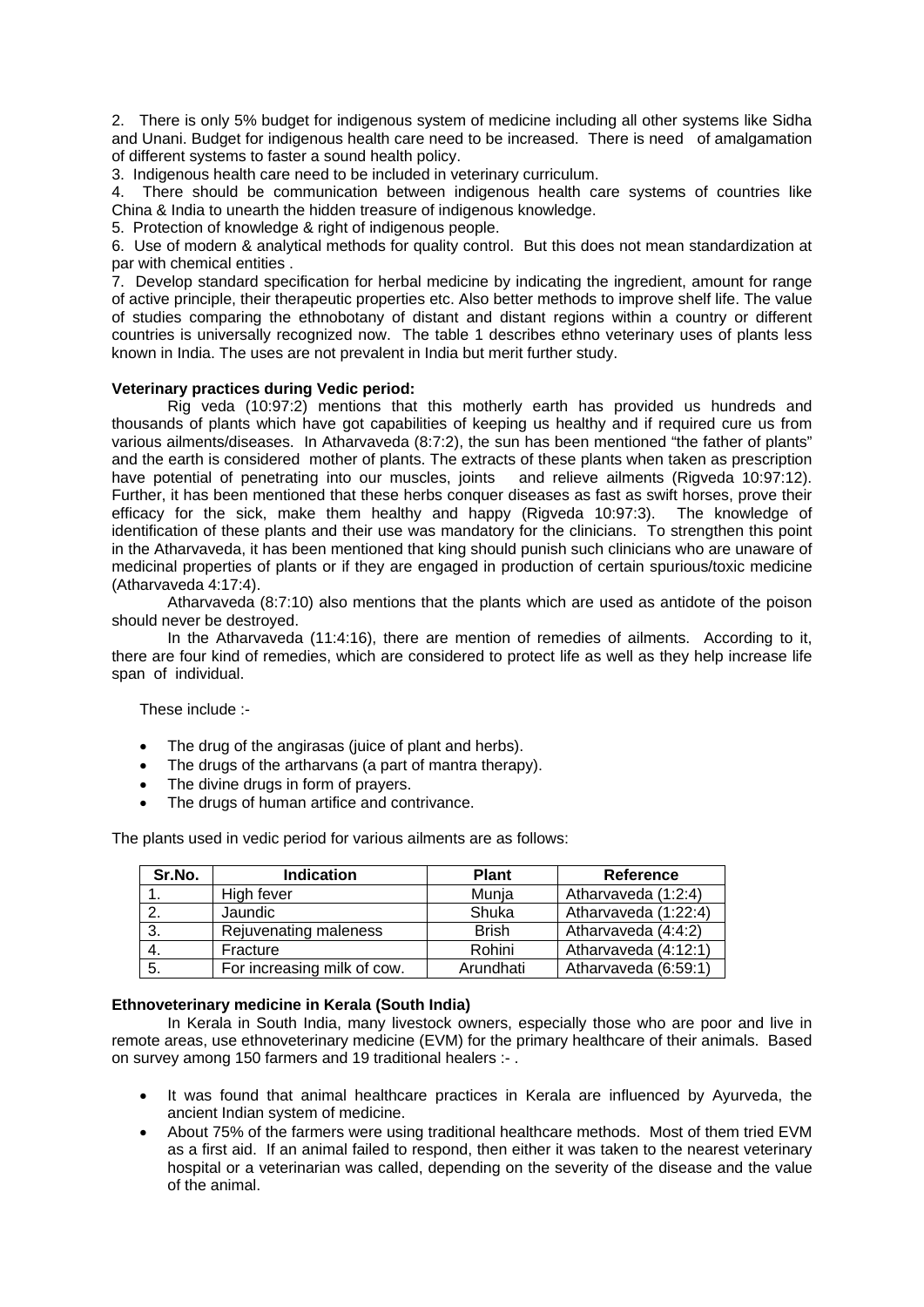Neem *(Azadirachta indica)* and tamarind *(Tamarindus indica)* were the most popular treatment plants. Both were commonly available in every village in Kerala. All parts (bark, leaf, root, fruit etc.) were utilized in the preparations. Other plants commonly used included the spices: pepper *(Piper nigrum)*, ginger *(Zingiber officinale)*, turmeric *(Curuma longa),* and garlic *(Allium sativum).* In contrast to other reports (e.g., Ramanathan 1996), the farmers did not seem to use any of the following plants for animal treatment: *thulasi (Ocimum sanctum), adalodakam (Adhatoda beddomei), ayamodakam (Apium graveolens), kurumthotti (Sida rhombifolia), thippali (Piper longum),* papaya *(Carica papaya),* and areca nut *(Areca catechu).*

#### . **The Traditional Health Care in Rajasthan:**

The information documented traditional healer from Godwar area of Pali district in Rajasthan is (Based on 12 healers and 20 livestock healers)

The treatment inventory of a healer typically includes about 10-12 types of diseases. The most frequently named ones are:

- Diarrhoea *(dast).*
- Afterbirth retention *(jer).*
- Poisoning.
- Prolapse of the uterus *(aar nikalna).*
- Constipation *(pet band hona).*
- Liver problems *(piliya).*
- Bloat *(afra).*
- Pneumonia.
- 'Rheumatism' *(vadi).*
- Cough *(khassi).*
- Fever *(bukhar).*
- Indigestion *(pet me dukh hona).*
- Anorexia *(hiyapakki).*
- Blood in urine *(paisat me khun)*

*Ved* prepares medicines on the spot from plants that grow in the environs of the village and other standard ingredients that are locally available, such as ghee, oil and buttermilk.

Some of the spices/seeds used by healers in Rajasthan in the preparation of medicines. are as follows \*

| Hindi         | <b>English</b>      | Latin                    |
|---------------|---------------------|--------------------------|
| Rai           | Mustard             | Brassica sp.             |
| Lal mirch     | Red pepper          | Capsicum annuum          |
| Haldi         | Turmeric            | Curcuma longa            |
| Hing          | Asafoetida          | Ferula asafetida         |
| Kalajiri      | <b>Black cumin</b>  | Nigella sativa           |
| <b>Kaskas</b> | Poppy seed          | Papaver somniferum       |
| Kali mirch    | <b>Black pepper</b> | Piper nigrum             |
| Ajwain        | Lovage              | Trachyspermum ammi       |
| Methi         | Fenugreek           | Trigonella foenumgraecum |
| Soonth        | Dried ginger        | Zingiber officinale      |

The cultivated plants used by healers in Rajasthan in the preparation of medicines are as follows:-

| Hindi         | <b>English</b> | Latin             |
|---------------|----------------|-------------------|
| Pyaj/kanda    | Onion          | Allium cepa       |
| Lehsun        | Garlic         | Allium sativum    |
| Sarson ka tel | Mustard oil    | Brasica sp.       |
| Chai ki patti | Tea leaves     | Camellia theifera |
| Bajuro        |                | Citrus maximus    |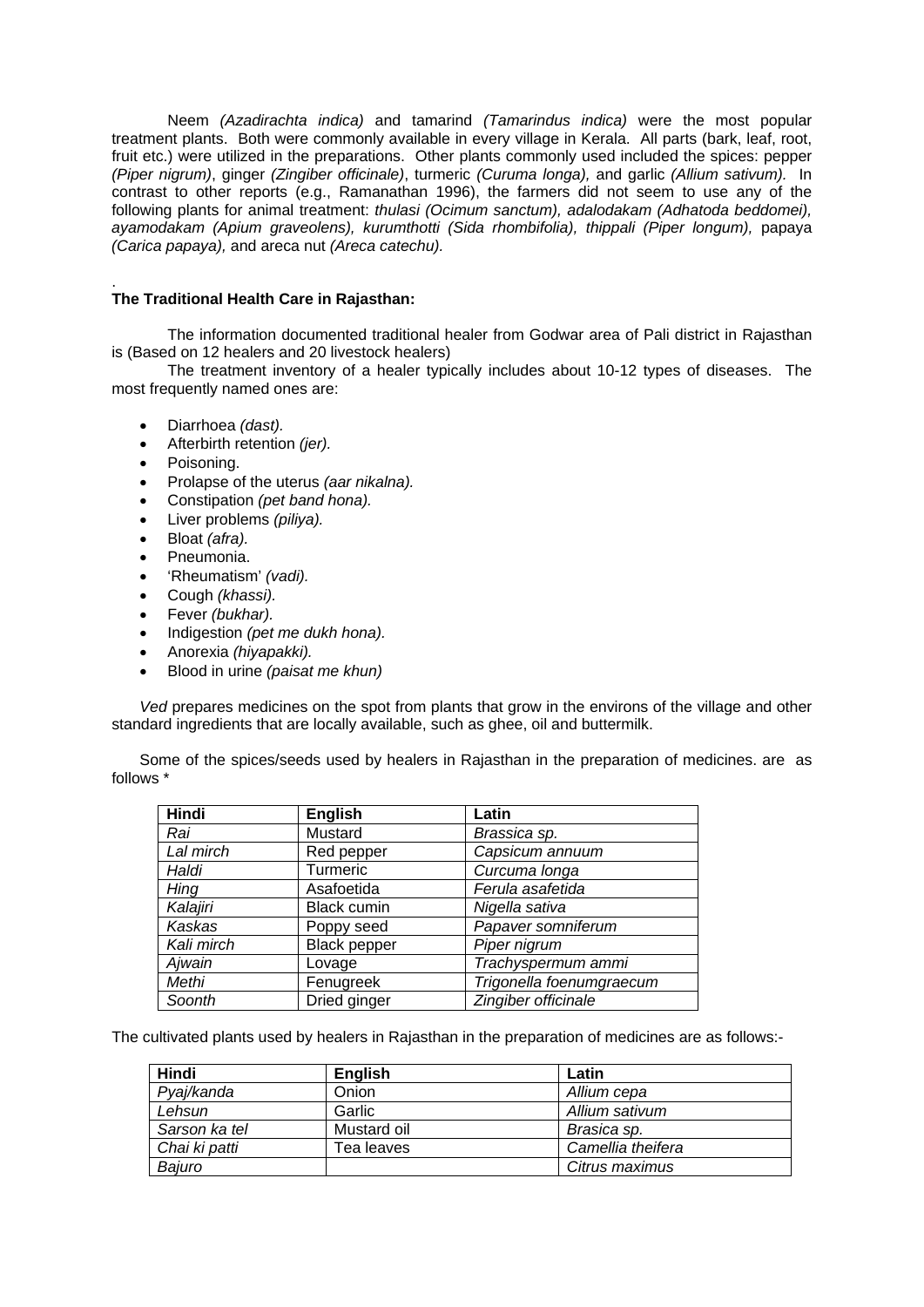| Kappas ki ful | Cotton flowers      | Gossypium indicum     |
|---------------|---------------------|-----------------------|
| Jhuni mehendi | Old henna leaves    | Lawsonia alba         |
| Jarda         | Tobacco             | Nicotiana tobacum     |
| Gur           | Jaggery (sugarcane) | Saccharum officinale  |
| Deshi shakkar | Sugar               | Saccharum officinarum |
| Tilli ka tel  | Sesame oil          | Sesamum indicum       |
| Til ki ful    | Sesame flowers      | Sesamum indicum       |

The Uncultivated plants used by healers in Rajasthan in the preparation of medicines are as follows :-.

| Hindi            | Latin                    |
|------------------|--------------------------|
| Saktra           | ?                        |
| Karol ki lakri   | 2                        |
| Menoli ki chilka | 2                        |
| Deshi babl       | Acacia nilotica          |
| Satyanashi       | Argemone mexicana        |
| Hingota          | Balanites aegyptiaca     |
| Plas ka chilka   | Butea monosperma bark    |
| Plas ka ful      | Butea monosperma flowers |
| Aak ki lakri     | Calotropis procera wood  |
| Ker ki koyal     | Capparis deciduas        |
| Sitafal ka patti | Custard apple leaves     |
| Kolvan           | Dicrostachys cinerea     |
| Thor             | Euphorbia nerrifolia     |
| Bar              | Ficus bengalensis        |
| Gengchi          | Grewia villosa           |
| Sarguro          | Moringa concanensis      |
| Karanji ka patti | Pongamia glabra          |
| Safed Mushli     | Portulaca tuberosa       |
| Ikkar            | Sesbania bispinosa       |

The animal products used by healers in Rajasthan as vehicles are as follows :-.

| Hindi          | <b>English</b>     |
|----------------|--------------------|
| Deshi ghee     | <b>Butterfat</b>   |
| Chach          | <b>Butter milk</b> |
| Dahi           | Curd               |
| Gaddi ka lid   | Donkey dung        |
| Admi ka paisat | Human urine        |

The mineral products used by healers in Rajasthan in the preparation of medicines.

| Hindi         | <b>English</b>  |
|---------------|-----------------|
| Met           |                 |
| Lal fitgiri   | Alaun, red      |
| Safed fitgiri | Alaun, white    |
| Lal namak     | Salt, red       |
| Kua ki mitti  | Silt from wells |

# **NATP Initiative in the Validation of EVM**

Some of the ethno veterinary practices which have been validated under the Mission mode component National Agriculture Technology Project. The results of the experiments in few cases indicate the rationality and efficacy of ethno veterinary practices in solving problems of rural mass and are as follows:

| Name of the plant/<br><b>ITK/EVM</b>  | Location              | <b>Indication</b>  | <b>Conclusion</b>                          |
|---------------------------------------|-----------------------|--------------------|--------------------------------------------|
| Urhul flower extract/ juice<br>orally | Ranchi<br>(Jharkhand) | Diarrhoea in goats | More effective than<br>allopathic medicine |
|                                       |                       |                    |                                            |
| Takala ( <i>Cassia tora</i> ) flower  | Maharastra            | Diarrhoea in goats | Moderately effective in                    |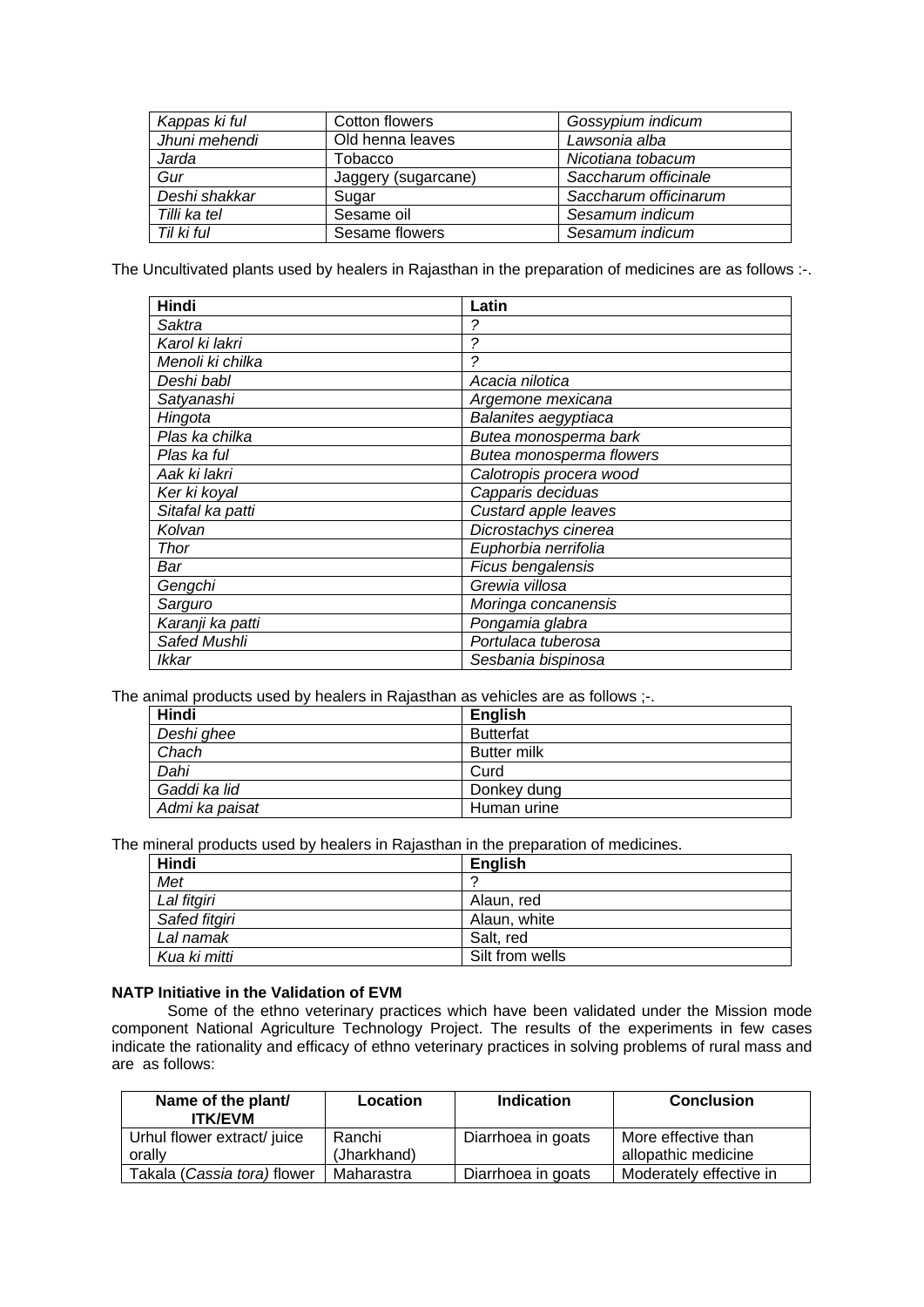| juice                       |                    |                       | parasitic diarrhoea.             |
|-----------------------------|--------------------|-----------------------|----------------------------------|
| Shisham (Dalbergia          | Shahjahanpur       | Diarrhoea in cattle/  | $\overline{70\%}$ cure less than |
| sissoo) paste in water      | (UP)               | buffalo               | allopathy                        |
| Sapota fruit (unripe) or    | Midnapore (WB)     | Diarrhoea in cow      | Claims are validated             |
| jackfruit leaves along with |                    |                       |                                  |
| common salt                 |                    |                       |                                  |
| Bael fruit mixed with water | Badaun,            | Diarrhoea in          | 80% effective in diarrhoea       |
|                             | Shahjahanpur       | animals               |                                  |
|                             | (UP)               |                       |                                  |
| Dayadhpara roots            | Kanke (Ranchi)     | Helminthiasis         | 20% effective                    |
| Ocimun gratessium           | Jharkhand hills    | FMD (cattle)          | Slightly effective               |
| (Bantulsi) as paste)        |                    |                       |                                  |
| Camphor (with ghee)         | Jharkhand          | FMD (cattle)          | Effective in mouth lesions       |
| Peach leaves & fresh milk   | Bareilly (UP)      | Maggot wounds         | Effective                        |
| Harida (Terminalia          | Orissa             | <b>FMD</b> (local     | Effective                        |
| chebula) and Baheda         |                    | application)          |                                  |
| (Terminalia bellarica)      |                    |                       |                                  |
| Decoction                   |                    |                       |                                  |
| 250 ml gingelly oil, 4      | Tamilnadu          | FMD (local            | Delayed healing (Not             |
| banana and 5-10 drops pig   |                    | application)          | found effective)                 |
| fat, Gloriosa superba and   |                    |                       |                                  |
| neem oil paste              |                    |                       |                                  |
| Paste of babool bark and    | U.P.               | <b>FMD</b>            | Cost effective and cure          |
| Jamun                       |                    |                       | rate at par with allopathic      |
|                             |                    |                       | medicine.                        |
|                             |                    |                       |                                  |
| Pojo plant paste            | Kanke (Ranchi)     | Diarrhoea in goat &   | Cost effective, beneficial       |
|                             |                    | sheep                 | in diarrhoea                     |
| Mixture of fruits of madar  | Banda (UP)         | Flatulence            | Amaltas effective                |
| and amaltas with garlic     |                    |                       | anthelmintic but not             |
| ajwain, black pepper fried  |                    |                       | effective in flatulence.         |
| in mustard oil.             |                    |                       |                                  |
| Olekand, Tamrerid, salt,    | Jharkhand          | Garkati disease in    | 90% effective better than        |
| carbon, pig fat and sindir  |                    | catte                 | allopathy                        |
| Kala Jeera paste            | Badaun (UP)        | Hemorrhagic           | Adjunct therapy                  |
|                             |                    | septicaemia in cattle |                                  |
|                             |                    | and buffaloe          |                                  |
| Pigeon waste                | Bareilly (UP)      | Inducing oestrus      | Not effective                    |
| Parched chick pea flour in  | Nagaur             | Retained placenta     | Effective removal in 1-24        |
| butter milk                 | (Rajasthan)        |                       | hrs.                             |
| Castor oil                  | <b>Bulandshahr</b> | Shoulder              | Effective                        |
|                             | (UP)               | inflammation in bull  |                                  |
| Harjore paste               | Jharkhand          | Fracture              | Bone healing properties          |
| Manu extract                | Lahaul Spiti       | Fracture              | Bone healing properties.         |
|                             | (HP)               |                       |                                  |
| Kumali (Colocynthis         | Pudukkotai         | Wound healing         | Effective in maggot              |
| vulgaris) fruit pulp with   | (Kerala)           |                       | wounds.                          |
| neem oi (1:1)               |                    |                       |                                  |

Source: (Validation of indigenous technical knowledge in Agriculture compiled by Das, P and others Indian Council of Agri. Res., New Delhi, 2003).

**Table 1.** Ethnoveterinary uses of plants in Latin America less known in India.

| Specific plant name<br>(plant family) 'Hindi<br>plant name' | <b>Plant description</b> | Use in Latin America (reference) |
|-------------------------------------------------------------|--------------------------|----------------------------------|
| Allium sativum L.<br>(Liliaceae) 'lasan'                    | Bulbous annual herb      | Bulb used against fowl diseases. |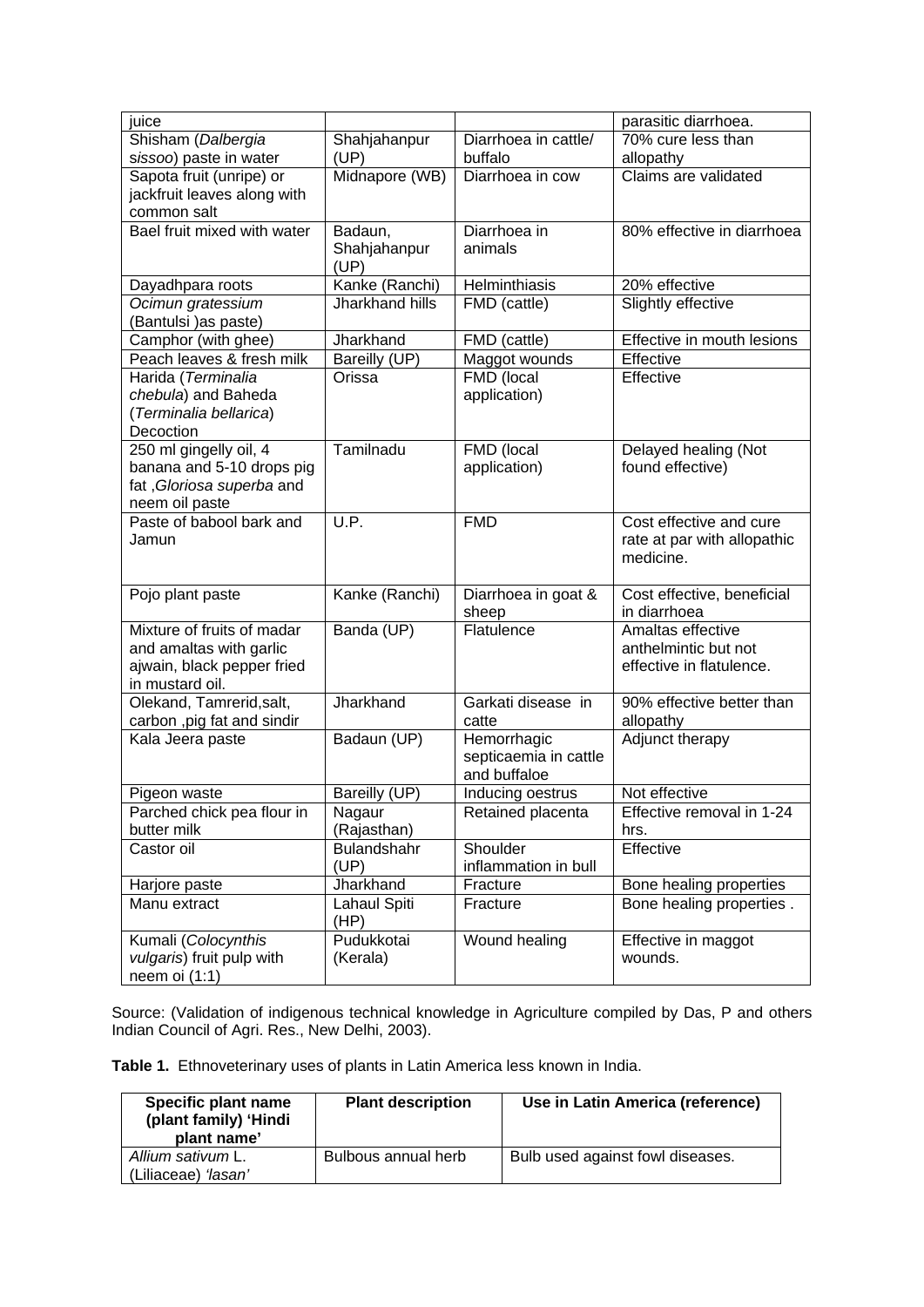| Annona squamosa L.                        | Small tree with greenish          | The leaves are sometimes rubbed                             |
|-------------------------------------------|-----------------------------------|-------------------------------------------------------------|
| (Annonaceae) 'sarifa'                     | yellow flowers                    | over floors or placed in hens nests to                      |
|                                           |                                   | keep away vermin.                                           |
| Small tree with white<br>Bixa orellana L. |                                   | In brazil the pulp of the seeds is given                    |
| (Bixaceae) 'latkan'                       | flowers                           | to bulls before fights to make them                         |
|                                           |                                   | more active. The plant may contain                          |
|                                           |                                   | some excitant, which has not yet                            |
|                                           |                                   | been investigated.                                          |
| Caladium bicolor Vent.                    | A rhizomatous herb                | Peasants use leaf decoction to get rid                      |
| (Araceae)                                 |                                   | of external cattle festers caused by                        |
|                                           |                                   | worms.                                                      |
| Capsicum annuum L.                        | Annual herb with white            | Curanderos use it as a maceration                           |
| (Solanaceae) 'mirch'                      | flowers                           | mixed with aguardiente (liquor) to                          |
|                                           |                                   | cause purging in dogs, so as to make                        |
|                                           | Annual herb with white            | them good hunting dogs.                                     |
| Capsicum frutescens L.                    | flowers                           | Creole people use it for throat                             |
| (Solanaceae) 'mirch'<br>Cassia tora L.    | Annual herb with yellow           | diseases of pigs.<br>If the juice of mashed leaves is given |
| (Caesalpiniaceae)                         | flowers                           | to an animal, the ticks will jump off.                      |
| 'panvar'                                  |                                   | This anti tick folklore seems                               |
|                                           |                                   | exaggerated.                                                |
| Ceiba pentandra (L.)                      | Medium-sized tree with            | An infusion of the bark is given to                         |
| Gaertn. (Bombacaceae)                     | greenish flowers                  | cattle after delivery to help expel the                     |
| 'safed semal'                             |                                   | placenta.                                                   |
| Chenopodium                               | An erect aromatic herb            | Leaves are used to expel worms in                           |
| ambrosioides L.                           | with greenish or purplish         | animals.                                                    |
| (Chenopodiaceae)                          | flowers                           |                                                             |
| Crescentia cujete L.                      | Medium-sized tree with            | Cattle eat the fruit often during the dry                   |
| (Bignoniaceae) 'bilayati                  | campanulate flowers               | season but it is said that it often                         |
| bel'                                      |                                   | causes abortion.                                            |
| Leucaena glauca Benth.                    | Medium-sized tree with            | There is a prevalent belief that if                         |
| (Mimosaceae) 'subabool'                   | whitish globular heads            | horses, mules or pigs eat any part of                       |
|                                           |                                   | the plant, their hairs will fall out.                       |
|                                           |                                   | Cattle are said not to be affected.                         |
| Luffa<br>acutangula<br>(L.)               | trailing<br>A climbing or         | Unripe fruit is used against bowel                          |
| (Cucurbitaceae)<br>Roxb.<br>'kalitori'    | with<br>yellow<br>annual          | disease of domestic fowl.                                   |
| Mill.<br>Luffa<br>aegyptiaca              | flowers<br>A Climbing or trailing | Fruits are used the same way as L.                          |
| (Cucurbitaceae)<br>ʻghiya                 | annual<br>with<br>yellow          | acutangula.                                                 |
| tori'                                     | flowers                           |                                                             |
| Mammea Americana L.                       | Small or medium sized             | The gum obtained from the bark is                           |
| (Cluciaceae)                              | tree with white fragrant          | used to extract chiggers from the skin                      |
|                                           | flowers                           | and kill ticks and other parasites                          |
|                                           |                                   | parasites<br>domestic<br>external<br>of                     |
|                                           |                                   | animals.                                                    |
| Nicotiana<br>tabacum<br>L.                | Viscid annual herb with           | Powdered tobacco is mixed with                              |
| (Solanaceae) 'tambaku'                    | rosy or reddish flowers           | aguardiente (liquor) and given to dogs                      |
|                                           |                                   | to make them better hunting animals.                        |
| Paspalum conjugatum P.                    | Annual grass                      | Palikur people use it with other plants                     |
| Bergius (Poaceae)                         |                                   | to prepare hunting dogs.                                    |
| Petiveria<br>alliacea<br>L.               | An erect herb with rosy           | People believe when cows eat the                            |
| (Phytolaccaceae)                          | or white flowers                  | plant, their milk will have an onion-like                   |
|                                           |                                   | flavour.                                                    |

# **Conclusion**

 There are immense opportunities for the development of the drugs on the basis of the ethno botanical leads. These drugs can be used for the effective animal health care at affordable cost to the peasantry of the country. Besides, the development of the Ethno veterinary practices would also provide income generation to the marginal farmers of the country. However , there is an urgent need